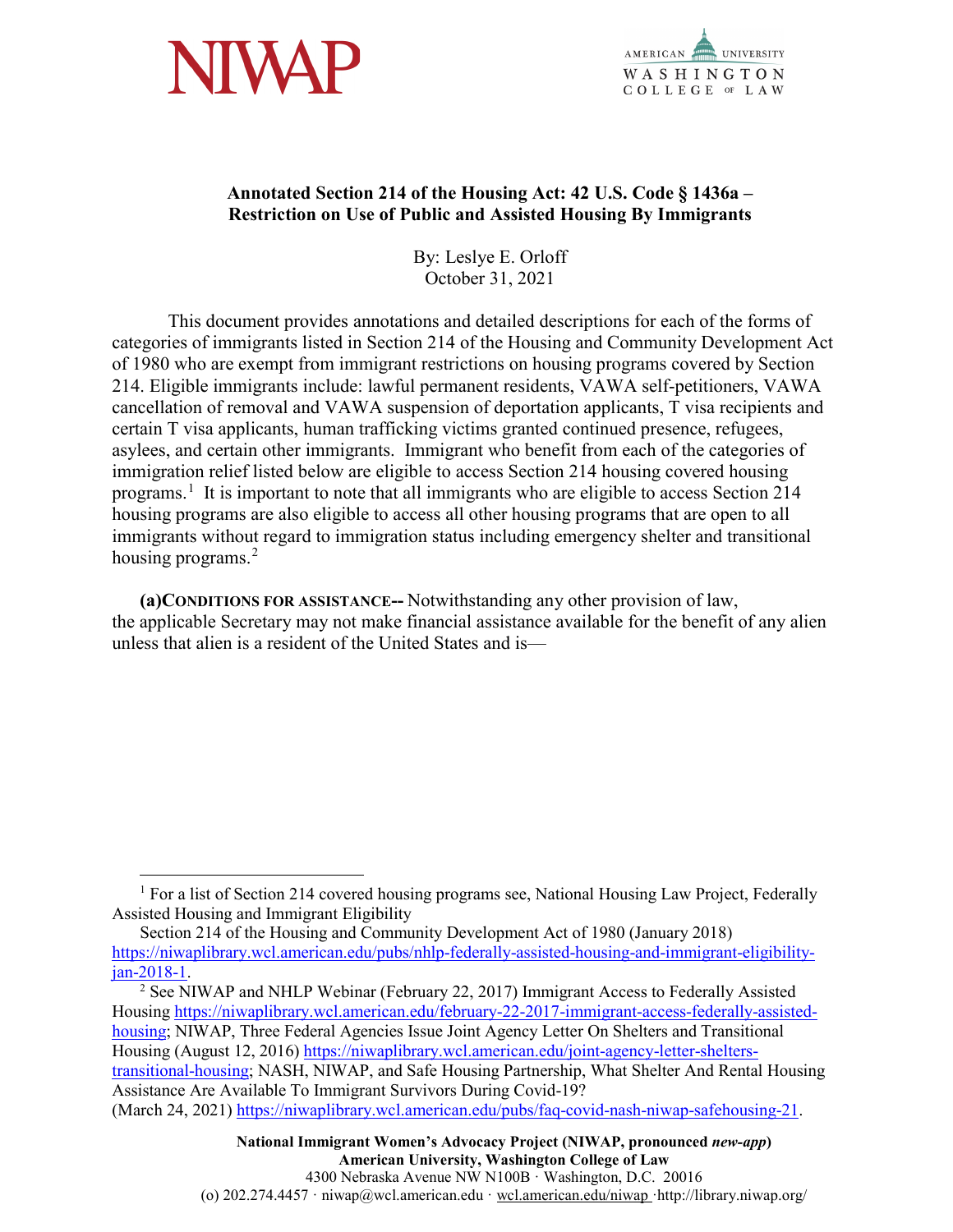**(1)** an alien lawfully admitted for permanent residence as an immigrant as defined by section  $1101(a)(15)^3$  $1101(a)(15)^3$  and  $(20)^4$  $(20)^4$  of title 8, excluding, among others, alien visitors, tourists,

<span id="page-1-0"></span><sup>3</sup> Lawful permanent residents are eligible for Section 214 housing under this provision. Immigrants gain lawful permanent residency in many ways including through marriage and the parent-child relationship. Immigrant spouses of US. citizens can receive lawful permanent residency based on an application filed by their citizen spouse. Since these cases are adjudicated relatively swiftly, immigrant spouses will first receive conditional two year residency. For housing and public benefits purpose conditional permanent residency is a form of and is treated the same as lawful permanent residency. At the end of the two year conditional residency the citizen and immigrant spouse jointly file a request to grant the immigrant spouse full lawful permanent residency. When the immigrant spouse has suffered battering or extreme cruelty in the marriage the immigrant spouse can file a Battered Spouse Waiver. Battered spouse waiver applicants are eligible for Section 214 housing to the same extent as lawful permanent residents but are eligible for the deeming exceptions as VAWA self-petitioners. Leslye E. Orloff, Annotated Statutes Related to Public Benefits Eligibility for Immigrant Survivors of Domestic Violence, Child Abuse, and Human Trafficking (October 31, 2021)

[https://niwaplibrary.wcl.american.edu/pubs/annotated-qualified-immigrant-statutes-survivors.](https://niwaplibrary.wcl.american.edu/pubs/annotated-qualified-immigrant-statutes-survivors)

INA Section 101(a)(15) contains a list of forms of legal immigration status that provide immigrants with legal immigration status in the United States. Many of these forms of legal immigration status lead include paths to lawful permanent residency. Section 214 excludes from immigrant eligibility the forms of immigration relief have no path to lawful permanent residency because the immigrant was granted entry temporarily with no intention of abandoning their residence in a foreign country (e.g. immigrants granted visitor, tourist, diplomatic or student visas.) For a list of Section 101(a)(15) visas and other forms of immigration status that tracks which of these immigration statuses do and do not include a path to lawful permanent residency see, Leslye E. Orloff, Andrea Cavazos Carcamo, and Lucia Macias, Immigration Status: Work Authorization, Public Benefits, and Ability to Sponsor Children (April 17, 2013).<https://niwaplibrary.wcl.american.edu/pubs/fam-chart-immstatus>

It is important to note that how an immigrant entered the U.S. and with what type of visa, parole, or permission to enter does not always control whether an immigrant may ultimately become a lawful permanent resident. immigrants who enter the U.S. with a form of immigration that does not lead to lawful permanent resident. An immigrant who entered the country on a temporary visa or undocumented may become eligible for a form of immigration status that includes a path to lawful permanent residency because they became a victim of domestic violence, child abuse, stalking, human trafficking or another crime in the U.S., because they married a U.S. citizen or lawful permanent resident; because their employer sought a visa for them that could lead to lawful permanent residency, because a new form of immigration relief was created in the U.S., because country conditions changed in their home country, or for other reasons.

<span id="page-1-1"></span><sup>4</sup> INA Section  $101(a)(20)$ ; 8 U.S.C. Section  $1101(a)(20)$  The term "lawfully admitted for permanent" residence" means the status of having been lawfully accorded the privilege of residing permanently in the United States as an immigrant in accordance with the immigration laws, such status not having changed." Spouses, former spouses, children and step-children abused by the U.S. citizen or lawful permanent resident spouse, former spouse, child, or step-child file VAWA self-petitions which provides them the lawful permanent residency that they would already have had but for the abuse. These applications are filed confidentially without their abusive spouse, former spouse, parent, or step-parent's cooperation, knowledge or assistance.

HUD confirmed that VAWA self-petitioners can indicate they are in "satisfactory immigration status" when applying for assistance or continued assistance from all Section 214-covered housing providers.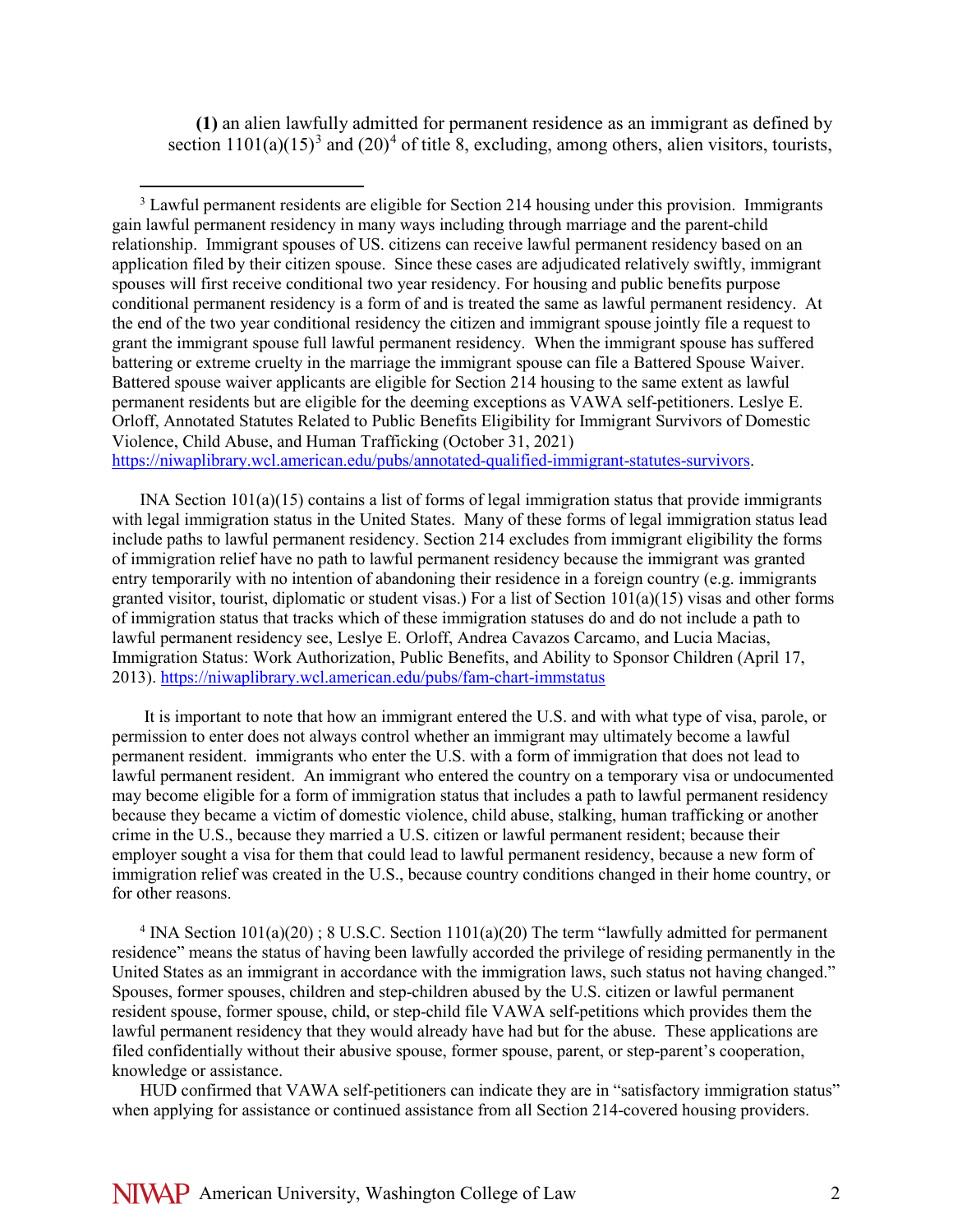diplomats, and students who enter the United States temporarily with no intention of abandoning their residence in a foreign country;

**(2)** an alien who entered the United States prior to June 30, 1948, or such subsequent date as is enacted by law, has continuously maintained his or her residence in the United States since then, and is not ineligible for citizenship, but who is deemed to be lawfully admitted for permanent residence as a result of an exercise of discretion by the Attorney General pursuant to section 12[5](#page-2-0)9 of title  $8:5$ 

[https://niwaplibrary.wcl.american.edu/pubs/annotated-qualified-immigrant-statutes-survivors.](https://niwaplibrary.wcl.american.edu/pubs/annotated-qualified-immigrant-statutes-survivors) (This section describes that spouses, children and step-children of citizens receive VAWA protections when their spouse files a visa application for them I-130 and when they self-petition and extends benefits access protections to these victims with pending or approved immigration cases when the perpetrator of the abuse is either the spouse or parent or a member of the spouse or parent's family residing in the household.) Details about VAWA battered immigrants provided benefits and housing access are contained in 62 Fed. Reg. 61344, 61367 (Nov. 17, 1997).

[https://niwaplibrary.wcl.american.edu/pubs/eligibility-of-vawa-self-petitioners-2016-12-15.](https://niwaplibrary.wcl.american.edu/pubs/eligibility-of-vawa-self-petitioners-2016-12-15) To date only the Office on Public and Indian Housing has issued a notice implementing verification procedures that apply in cases of the VAWA related battered immigrants referred to in the General Counsel's Office memo. Since battered immigrants eligible for VAWA related immigration relief are eligible for all forms of housing that have Section 214 restrictions (including but not limited to housing voucher programs), until other divisions of HUD issue similar implementing memos, all agencies administering Section 214 related housing should follow the same procedures outlined in the Public and Indian Housing memo. These procedures were developed in collaboration and consultation with the U.S. Department of Homeland Security.

 $\overline{a}$ 

See, Eligibility of VAWA Self-Petitioners for Financial Assistance Under Section 214 of the Housing and Community Development Act of 1980 (December 15, 2016)

[https://niwaplibrary.wcl.american.edu/pubs/eligibility-of-vawa-self-petitioners-2016-12-15.](https://niwaplibrary.wcl.american.edu/pubs/eligibility-of-vawa-self-petitioners-2016-12-15) This memo also confirmed that VAWA self petitioners "refer to the categories of battered noncitizens seeking VAWA-related relief described in 8 U.S.C. § l 101(a)(51), 8 U.S.C. § 164l(c), 62 Fed. Reg. 61344, 61367 (Nov. 17, 1997), and other VAWA-related petitions or applications for lawful permanent resident status." For description of the full list of VAWA self-petitioners covered see, Leslye E. Orloff, Annotated Violence Against Women Act (VAWA) Self-Petition Definition INA 101(a)(51) (October 31, 2021) [https://niwaplibrary.wcl.american.edu/pubs/vawa-self-petitioner-annotated-ina-101a51.](https://niwaplibrary.wcl.american.edu/pubs/vawa-self-petitioner-annotated-ina-101a51) For an list battered immigrants and human trafficking victims covered by 8 U.S.C. § 164l(c) see, Leslye E. Orloff, Annotated Statutes Related to Public Benefits Eligibility for Immigrant Survivors of Domestic Violence, Child Abuse, and Human Trafficking (October 31, 2021)

<span id="page-2-0"></span> $<sup>5</sup>$  Persons who have a record of admission to the United States prior to January 1, 1972 who were</sup> granted lawful permanent residency under INA Section 249; 8 U.S.C. 1259.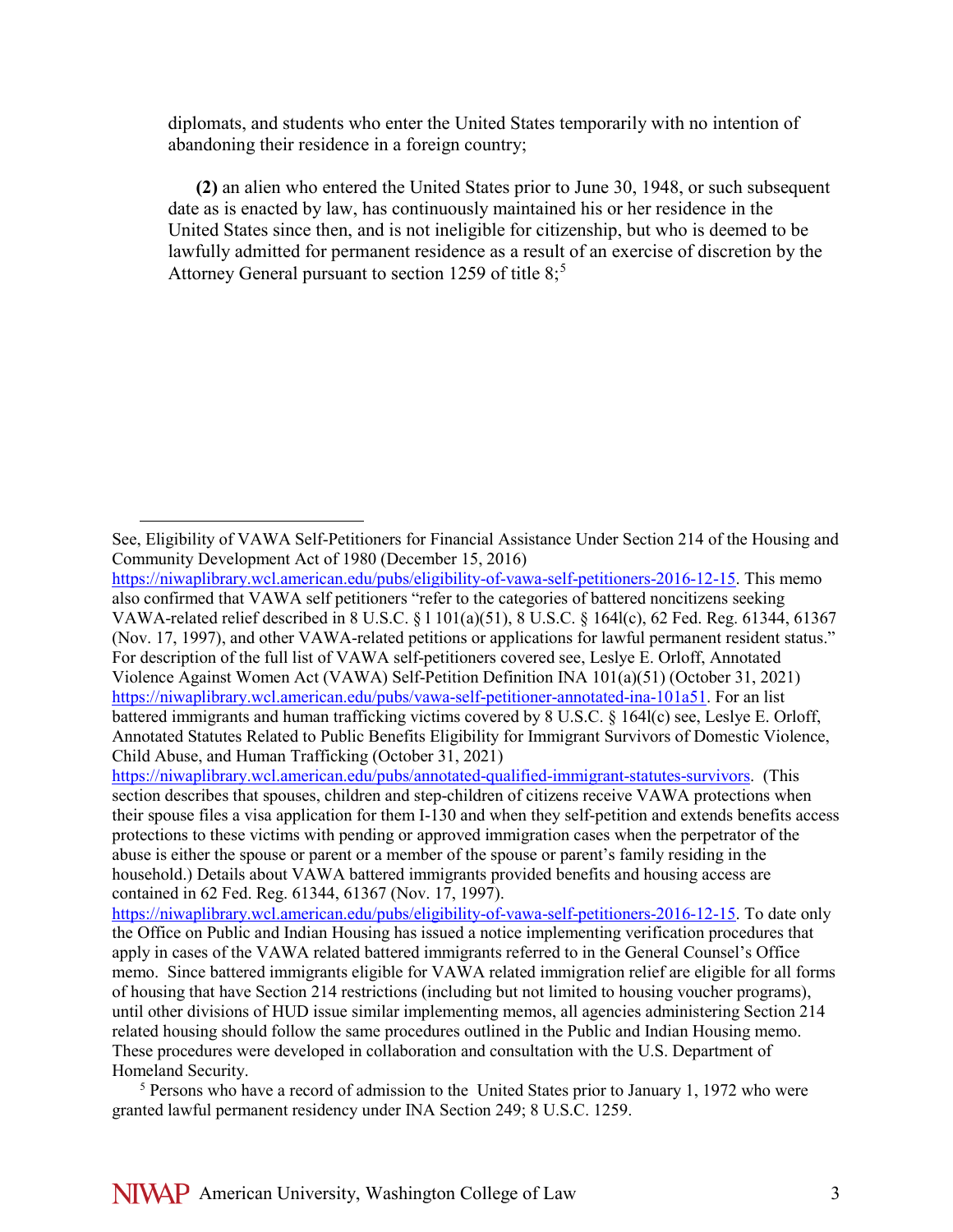**(3)** an alien who is lawfully present in the United States pursuant to an admission under section 1157 of title  $8<sup>6</sup>$  $8<sup>6</sup>$  $8<sup>6</sup>$  or pursuant to the granting of asylum (which has not been terminated) under section 1158 of title  $8:7$  $8:7$ 

**(4)** an alien who is lawfully present in the United States as a result of an exercise of discretion by the Attorney General for emergent reasons or reasons deemed strictly in the public interest pursuant to section  $1182(d)(5)$  $1182(d)(5)$  $1182(d)(5)$  of title  $8$ ;<sup>8</sup>

**(5)** an alien who is lawfully present in the United States as a result of the Attorney General's withholding deportation pursuant to section 1231(b)(3) of title  $8$ ;<sup>[9](#page-3-3)</sup>

<span id="page-3-1"></span>[https://www.acf.hhs.gov/sites/default/files/documents/otip/traffickingservices.pdf.](https://www.acf.hhs.gov/sites/default/files/documents/otip/traffickingservices.pdf) 7 Immigrants granted asylum INA Section 208; 8 U.S.C. 1158.

<span id="page-3-2"></span><sup>8</sup> Immigrants who were granted humanitarian parole. INA Section  $212(d)(5)$ ; 8 U.S.C.  $1182(d)(5)$ authorizes the U.S. Department of Homeland Security to exercise its discretion to grant parole for "urgent humanitarian reasons or significant public benefit" to any immigrant applying for admission to the United States. If DHS determines that there are compelling reasons in the public interest DHS may grant humanitarian parole persons who may also qualify for relief as a refugee under INA Section 207; 8 U.S.C. 1157.

<span id="page-3-3"></span><sup>9</sup> Withholding of deportation is the pre-1996 version of withholding of removal under INA Section  $241(b)(3)$ ; 8 U.S.C. 1231(b)(3) which prohibits the removal of an immigrant to a country where their life or freedom would be threatened in that country because of the immigrant' s race, religion, nationality, membership in a particular social group or political opinion. For a discussion of withholding of removal and how it differs from asylum see, American Immigration Council, Fact Sheet: The Difference Between Asylum and Withholding of Removal (October 6, 2020)

[https://www.americanimmigrationcouncil.org/research/asylum-withholding-of-removal.](https://www.americanimmigrationcouncil.org/research/asylum-withholding-of-removal)

<span id="page-3-0"></span> $6$  Immigrants admitted to the United States as refugees under INA Section 207; 8 U.S.C. 1157. The Trafficking Victims Protection Act authorized that victims of human trafficking who have been granted T visas (*See* 22 U.S.C. § 7105(b)(1)(A)) and victims of human trafficking with HHS certification letters are able to access federal and state public benefits including public and assisted housing and all other Section 214 housing to the same extent as refugees. HHS Office on Trafficking in Persons, Services Available to Survivors of Trafficking (July 8, 2020) [https://www.acf.hhs.gov/otip/victim-assistance/services-available](https://www.acf.hhs.gov/otip/victim-assistance/services-available-victims-trafficking)[victims-trafficking;](https://www.acf.hhs.gov/otip/victim-assistance/services-available-victims-trafficking) There are two groups of human trafficking victims in addition to T visa holders who will receive HHS certification letters are adult and child victims of severe forms of sex and labor trafficking who have been granted continued presence or who have received bona fide determinations in their T visa application cases. HHS, Office on Trafficking in Persons, Victim Assistance Certification Letters (November 6, 2020) [https://www.acf.hhs.gov/otip/victim-assistance/certification.](https://www.acf.hhs.gov/otip/victim-assistance/certification) The T visa regulations 8 C.FC.R. 214.11(e) state the T visa applications receive bona fide determinations when they meet the following criteria: they properly filed a complete application that does not appear to be fraudulent; the application presents a prima facie case for eligibility, USCIS has completed a background check on the applicant and the T visa applicant is admissible to the U.S. or any inadmissibility ground in the victim's case is eligible for a waiver. Continued presence is a temporary form of legal immigration status granted to victims of human trafficking who have suffered severe forms of human trafficking and who are potential witnesses in human trafficking investigations or prosecutions. See, Immigration and Customs Enforcement, Center for Countering Human Trafficking, Continued Presence Resource Guide (July 2021) [https://niwaplibrary.wcl.american.edu/pubs/continued-presence-resource-guide-2021.](https://niwaplibrary.wcl.american.edu/pubs/continued-presence-resource-guide-2021) For more detailed information on the public benefits and services available to help adult and child victims of human trafficking *see,* HHS, Services Available to Victims of Human Trafficking: A Resource Guide for Social Services Providers (May 2012)